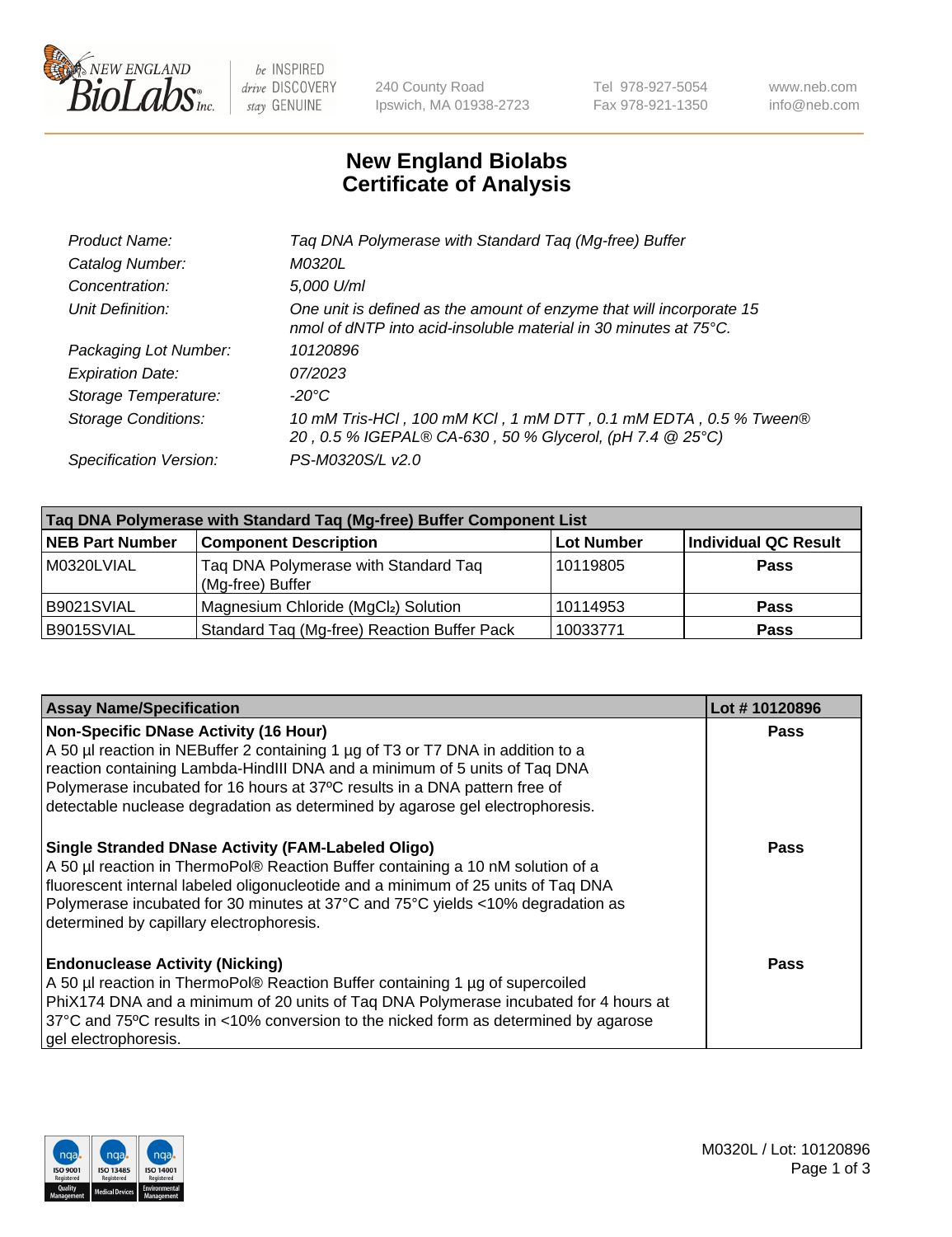

be INSPIRED drive DISCOVERY stay GENUINE

240 County Road Ipswich, MA 01938-2723 Tel 978-927-5054 Fax 978-921-1350

www.neb.com info@neb.com

| <b>Assay Name/Specification</b>                                                                                                                                                                                                                                                                                                                                                                                      | Lot #10120896 |
|----------------------------------------------------------------------------------------------------------------------------------------------------------------------------------------------------------------------------------------------------------------------------------------------------------------------------------------------------------------------------------------------------------------------|---------------|
| <b>RNase Activity (Extended Digestion)</b><br>A 10 µl reaction in NEBuffer 4 containing 40 ng of a 300 base single-stranded RNA<br>and a minimum of 1 µl of Taq DNA Polymerase is incubated at 37°C. After incubation<br>for 16 hours, >90% of the substrate RNA remains intact as determined by gel<br>electrophoresis using fluorescent detection.                                                                 | Pass          |
| <b>qPCR DNA Contamination (E. coli Genomic)</b><br>A minimum of 5 units of Taq DNA Polymerase is screened for the presence of E. coli<br>genomic DNA using SYBR® Green qPCR with primers specific for the E. coli 16S rRNA<br>locus. Results are quantified using a standard curve generated from purified E. coli<br>genomic DNA. The measured level of E. coli genomic DNA contamination is ≤ 1 E. coli<br>genome. | Pass          |
| <b>Phosphatase Activity (pNPP)</b><br>A 200 µl reaction in 1M Diethanolamine, pH 9.8, 0.5 mM MgCl2 containing 2.5 mM<br>p-Nitrophenyl Phosphate (pNPP) and a minimum of 100 units Taq DNA Polymerase<br>incubated for 4 hours at 37°C yields <0.0001 unit of alkaline phosphatase activity<br>as determined by spectrophotometric analysis.                                                                          | Pass          |
| <b>Protein Purity Assay (SDS-PAGE)</b><br>Taq DNA Polymerase is ≥ 99% pure as determined by SDS-PAGE analysis using Coomassie<br>Blue detection.                                                                                                                                                                                                                                                                     | Pass          |
| PCR Amplification (5.0 kb Lambda DNA)<br>A 50 µl reaction in Standard Taq (Mg-free) Reaction Buffer plus 1.5 mM MgCl2 in the<br>presence of 200 µM dNTPs and 0.2 µM primers containing 5 ng Lambda DNA with 1.25<br>units of Taq DNA Polymerase for 25 cycles of PCR amplification results in the<br>expected 5.0 kb product.                                                                                        | Pass          |

This product has been tested and shown to be in compliance with all specifications.

One or more products referenced in this document may be covered by a 3rd-party trademark. Please visit <www.neb.com/trademarks>for additional information.